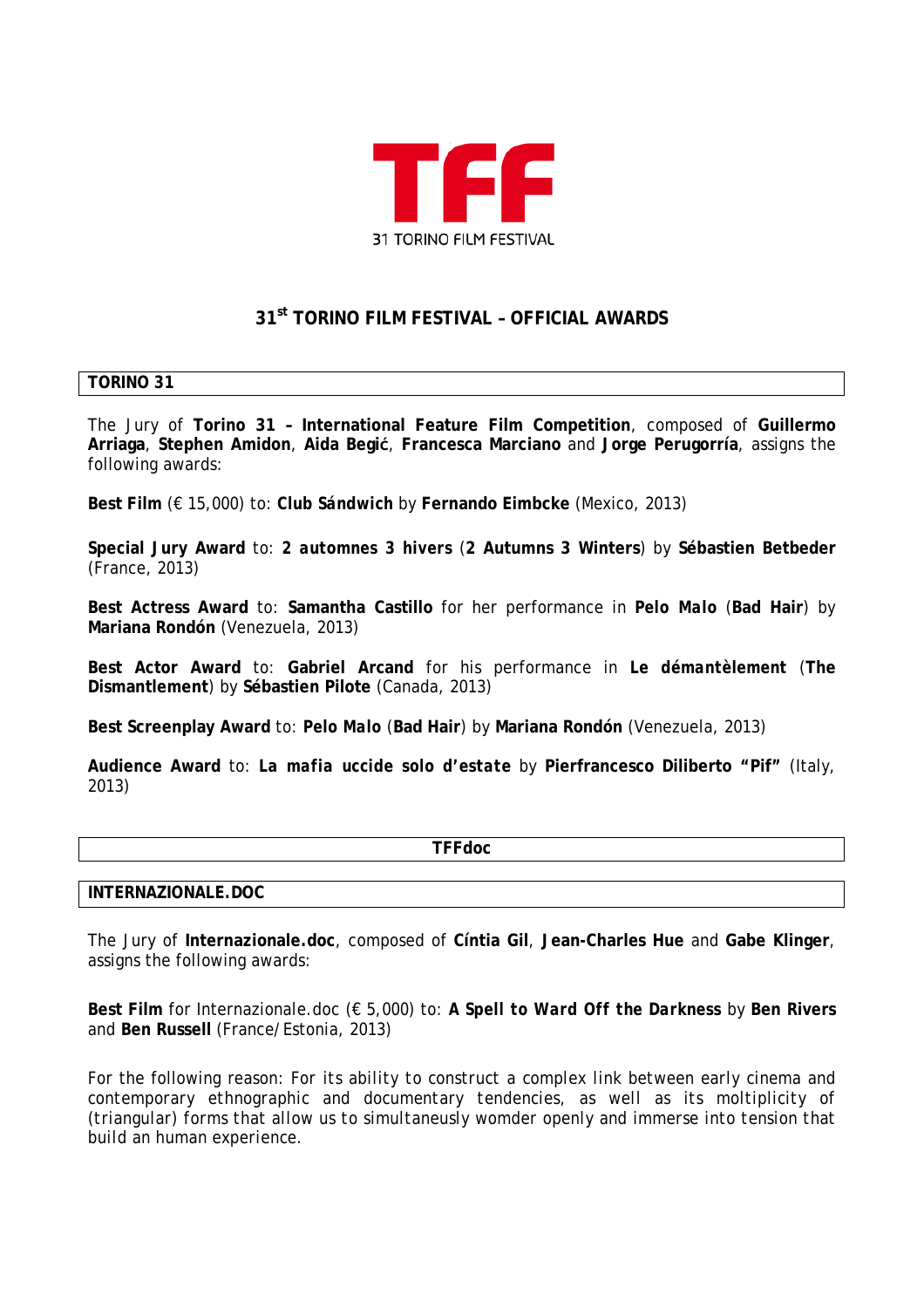**Special Jury Award** for Internazionale.doc to: *Stop the Pounding Heart* by **Roberto Minervini** (USA/Belgium/Italy, 2013)

For the following reason: *For its poetic capacity to reveal eternal struggles that sustain individuals and communities in America.*

### **ITALIANA.DOC**

The Jury of **Italiana.doc**, composed of **Jasmin Basič**, **Esmeralda Calabria** and **Salvatore Mereu**, assigns the following awards:

**Best Film** for Italiana.doc in collaboration with **Persol** (€ 5,000) to: *I fantasmi di San Berillo* by **Edoardo Morabito** (Italy, 2013)

For the following reason: *After the pain comes the sob to give us relief. In the seediest parts of town, life is never a promise, but don't you dare touch it if we don't have another one. This seems to be the message conveyed with enlightened dignity by the characters of San Berillo, and with them we seem to be listening to all those on the lowest rung of the world.*

**Special Jury Award** for Italiana.doc goes **ex-aequo** to:

*Striplife* by **Nicola Grignani**, **Alberto Mussolini**, **Luca Scaffidi**, **Valeria Testagrossa** and **Andrea Zambelli** (Italy, 2013)

For the following reason: *For portraying the normality of a day in the Gaza Strip through*  intelligent cinematographic choices. A film deliberately at odds with the overdose of images of *war channeled and consumed by the media.*

And to:

*Wolf* by **Claudio Giovannesi** (Italy/Czech Republic, 2013)

For the following reason: *Missing out on your own life in the attempt to rehabilitate your father's. This is the tragedy of Wolf Murmelstein, whose existence perished twice under the burden of memory. From archive footage images, from the shots of long rows of abandoned houses where life had already passed irreparably, emerges a portrait quivering with human intensity, where the cinematographic medium delivers us conscience, doubts, and emotion.*

The Jury also awards a **Special Mention** to:

*Il segreto* by **cyop&kaf** (Italy, 2013)

For the following reason: *For it strong narrative potential that develops within a microcosm inhabited by kids who (almost unwittingly) trace and retrace the conspicuous ways of an adult world already at war. The origins of a form of hardship concerning us all are composed and stratified through their story.*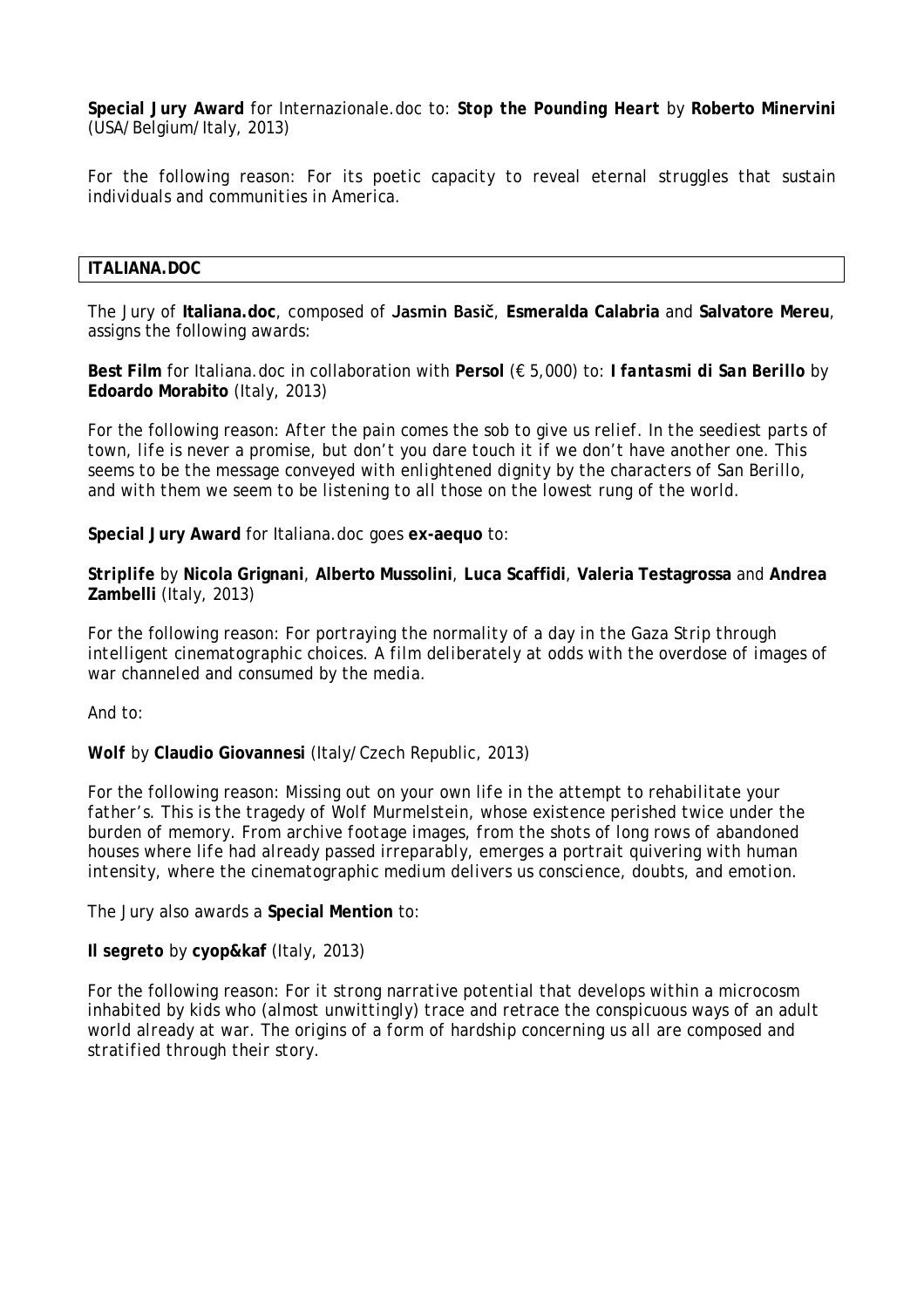## **ITALIANA.CORTI**

The Jury of **Italiana.corti**, composed of **Caterina Carone**, **Andrea Lissoni** and **Tommaso Pincio**, assigns the following awards:

**Chicca Richelmy Award for Best Film** (€ 2,500 offered by the Associazione Chicca Richelmy) to: *Recuiem* by **Valentina Carnelutti** (Italy, 2013)

For the following reason: *For the sensitive completeness and the original outlook with which the author narrates an experience that is as traumatic and final as it is natural, intimate, and familiar: death. Her film doesn't indulge in manifest representations of pain, preferring instead the slant of positive ambiguity; she portrays a moment of silent and astonished suspension where emotions and reactions to the three phases of life coexist: childhood, maturity, and old age.* 

**Special Jury Award** to: *No More Lonely Nights* by **Fabio Scacchioli** and **Vincenzo Core** (Italy, 2013)

For the following reason: *For its ability in translating into a bewildering narrative the artificial dimension in which a certain cinematic imagination placed amorous relationships and the loneliness that often comes with them. The Jury would also like to highlight the use of the acoustic timbre, which becomes an actual sensorial score, giving an almost physical consistency to the emptiness that this film aims to depict.*

## **SPAZIO TORINO – COMPETITION FOR FILMMAKERS BORN OR LIVING IN PIEDMONT**

**Best Short Film** to: *Carmine* by **Davide Luchino** (Italy, 2013)

For the following reason: *For its irony in dealing with a contemporary topic such as the relationship between the younger generations and new technologies.*

#### **PREMIO FIPRESCI**

The Jury of the **Fipresci Award**, composed of **Anne Brodie**, **Demetrios Matheou** and **Franco La Magna**, assigns the **Award for Best Film Premio** to:

*Le démantèlement (The Dismantlement)* by **Sébastien Pilote** (Canada, 2013)

For the following reason: *A subdued minimalistic family drama, with clear literary origins and strong ethical impact, narrated through a long reconnaissance of the soul, which reveals the sublime fatherly love of an elderly farmer.*

## **CIPPUTI AWARD**

The Jury, composed of **Francesco Tullio Altan**, **Luca Sofri** and **Diego "Zoro" Bianchi**, assigns the **2013 Cipputi Award** – **Best Film About the Working World** to:

*Portrait of a Lone Farmer* by **Jide Tom Akinleminu** (Denmark/Nigeria/Germany, 2013)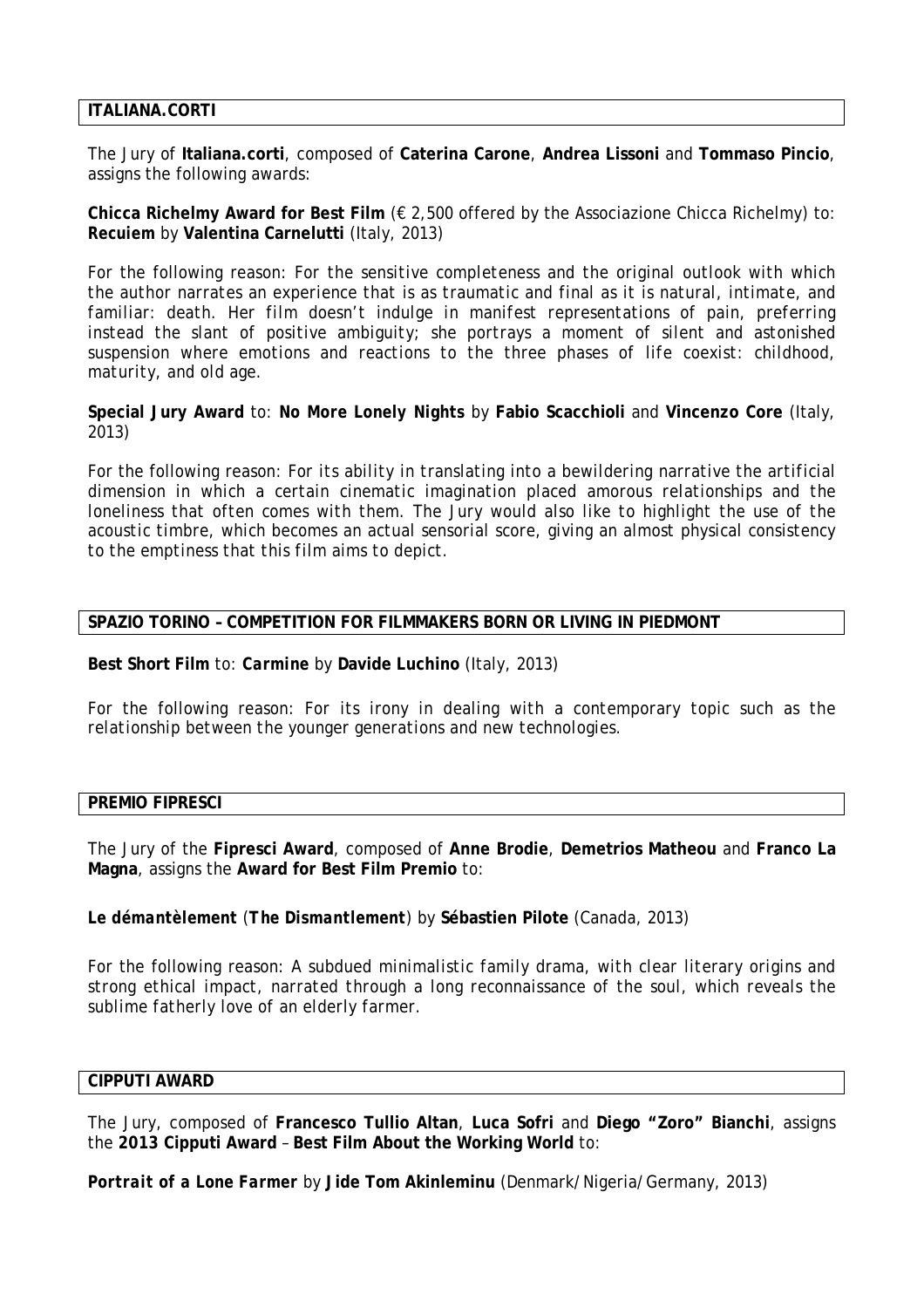For the following reason: *An intimate and delicate film that used the camera like a device capable of depicting a father and a son, a farmer and a filmmaker, across two continents, Europe and Africa. The work of one and the other look at one another, meeting, trying to understand each other and express themselves.*

# **A thank you to all those who supported the 31st Torino Film Festival:**

Ministry for Cultural Affairs

Piedmont Region, City of Turin, and Province of Turin

Compagnia di Sanpaolo and Fondazione CRT

**Main Sponsor**: Intesa Sanpaolo and Maserati.

**Sponsor**: Persol and Borbonese.

**Partner**: B.B.Bell, Rear, Sparea, SubTi, Soft Solutions and Euphon.

**Cultural partners**: Rai, Fondazione Ente dello Spettacolo, Piazza dei Mestieri, Associazione Chicca Richelmy, MyMovies.it, IED Torino, Fondazione Polo ITS and Contemporary Art Torino Piemonte.

M**edia Partner**: Sky, Rai Radio 3, Torino Sette, Fred Radio, Radio Cinema, Cinecittà News, Movieplayer.it, Ildocumentario.it and Festival Scope.